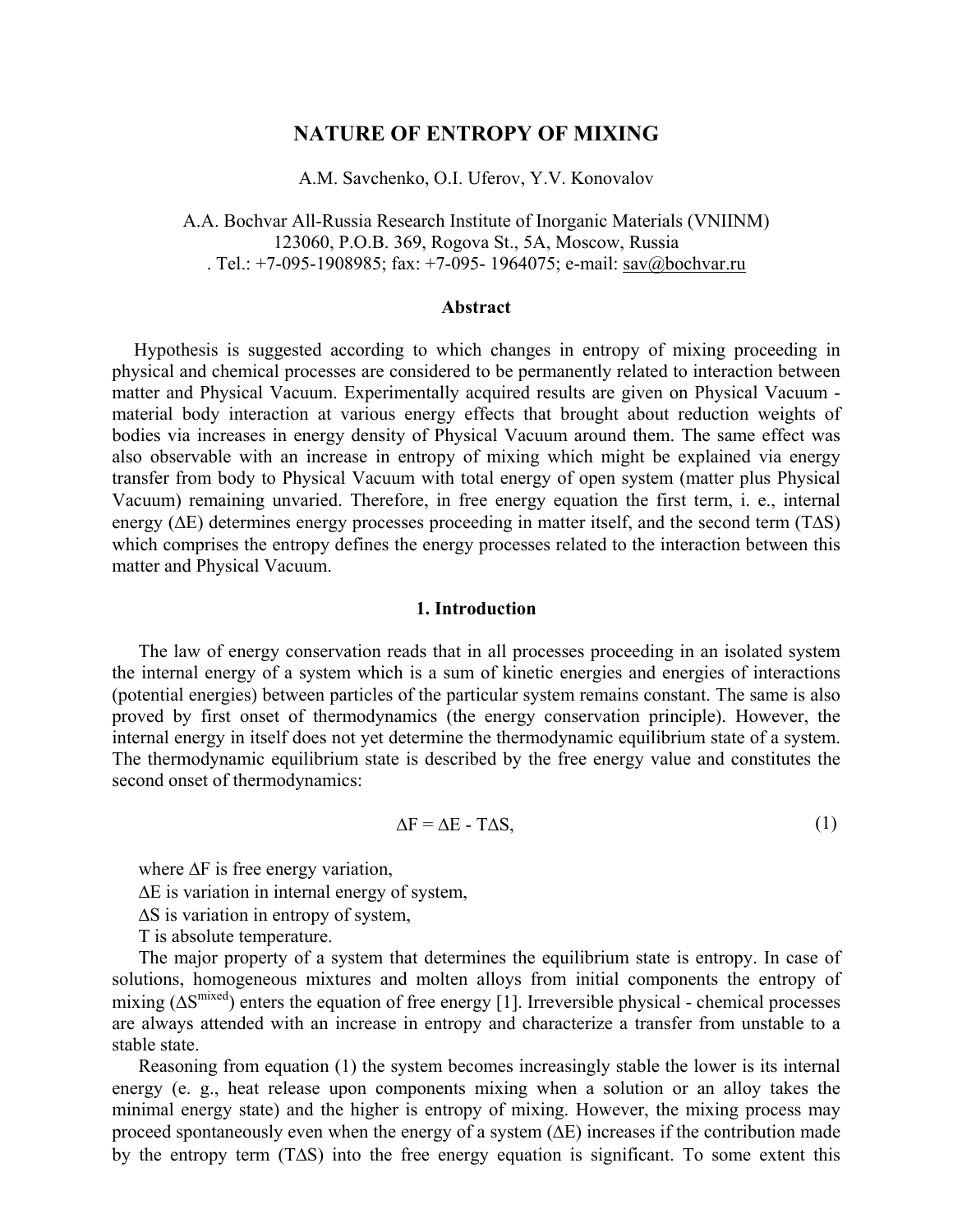contradicts the law of energy conversation although the second law of thermodynamics only determines the direction of energy processes, but not the energy balance. This discrepancy basically arises from the fact that physical sense of the entropy of mixing is not yet quite clear and its determination according to quantum mechanics as a number of the probabilities of system state does not reveal the energy nature of entropy.

In this paper we made an attempt to come closer to the understanding of the physics - energy nature of entropy via considering a variation in the value of entropy of mixing in physicalchemical processes to be a result of the interaction between a matter and Physical Vacuum (PV). Our first investigations in this direction are described in paper [2].

# **2. Mechanism of Physical Vacuum - Matter Interaction**

A great number of theories exist that consider Physical Vacuum or ether as it was called earlier to be not an empty space but some energy medium where a matter exists and that is a medium of propagation of waves and interactions - gravitational, electromagnetic etc. When deriving his famous equation of electrodynamics Maxwell proceeded from the existence of Physical Vacuum. Paul Dyrak considered FV to be a compensated state of electron - positron pairs that induces their spontaneous origin during PV energy fluctuations.

As we understand Physical Vacuum, that fills up the space of the Universe is a matter not in a pure form but energy bunches forming the space elastic lattice (figure 1) [3, 4]. That is why, PV is a matter only in the sense of energy, it has so to say a "pseudomass". The structure of a Vacuum node is considered to be a double torus having right-screw and left-screw twists, which determines positive and negative polarities of PV. The PV polarity is essentially compensated by the unavailability of external action at a slight shift to the negative area [4, 5].



Figure 1. Schematic presentation of Physical Vacuum structure and node

The matter formed from Physical Vacuum (during the Big Bang or electron - positron pair born from γ-quantum) remains bonded to it. Hence, any energy action on a matter, viz., deformation, heating etc, via oscillations of atoms lead to the intensification of oscillations of energy nodes of Physical Vacuum lattice and, consequently, to an increase of the energy density of the latter.

Energy exchange with PV proceeds particularly intensively in water and aqueous media [6, 7]. The investigations were carried on in a specially designed stand that comprised two vortex heat generators. The appearance of the testing stand is illustrated in figure 2, the general circuit of the stand is shown in figure 3.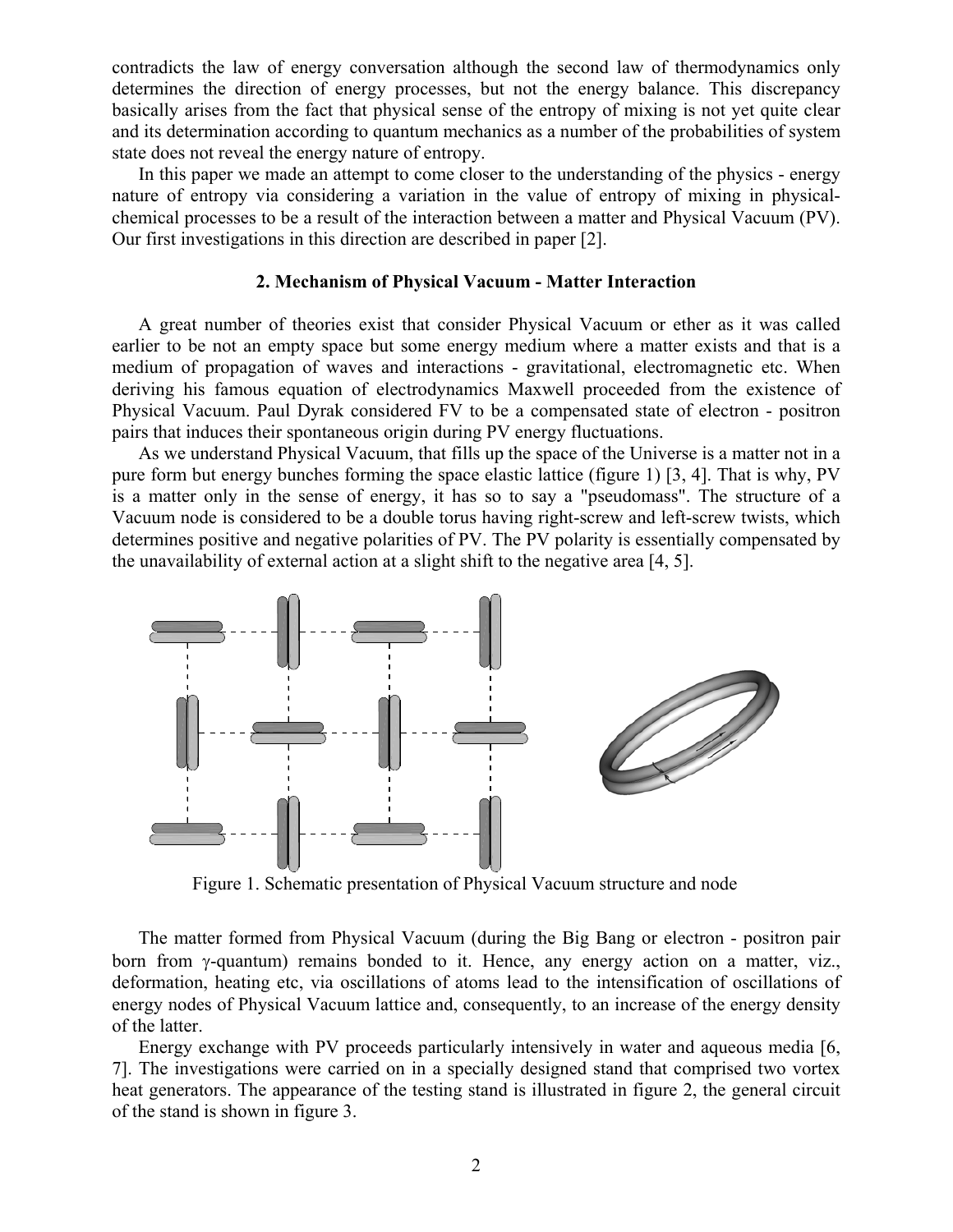

Figure 2. The appearance of the testing stand



Figure 3. The general circuit of the stand

While studying the influence produced by different kinds of energy effects on water (eddy effects, cavitation, hydroshock, various resonance phenomena, formation of anomaly supersaturated solutions in water that are stabilized through energy actions) we have succeeded in reaching so far a short - term effect when under specific conditions the process of heat transfer from cool walls of a pipeline to warmer water running through it took place (figure 4). This process repeats in a stable way when the same experimental conditions are applied.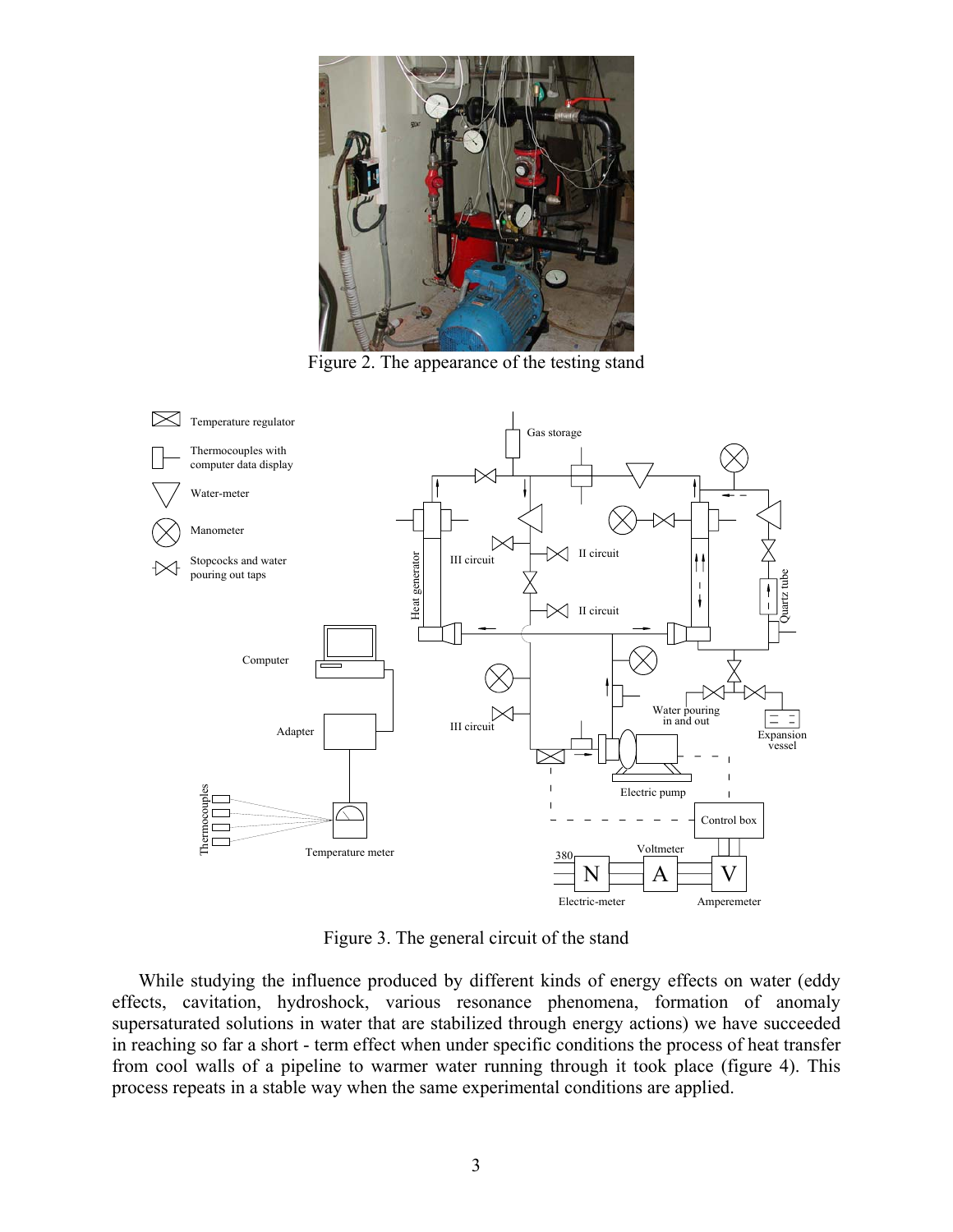

Figure 4. Effect of heat transfer from cold body to hot one with aqueous mixture passing through special eddy cavitation device.

The heat transfer from a cool body to a warmer one does not break the second law of thermodynamics since here the work is spent off. The operation of refrigerators is based on this principle, however in this case to transfer heat an intermediate link - a coolant - working body is needed which with the application of work to it circulates in a force way through a circuit, takes heat from a cool body and transfers it to a hot one. In our experiments, however, nothing was available between warm water and cool walls and Physical Vacuum acted as a coolant. Thus, PV is a medium in which energy processes are reflected that proceed in material bodies thereby the thermodynamic system converts automatically from the closed system to the open one.

#### **3. Weight Changes of Bodies upon Interaction with Physical Vacuum**

As it was pointed out in the beginning of the paper any energy action on a matter, viz., deformation, heating etc, via oscillations of atoms lead to the intensification of oscillations of energy nodes of Physical Vacuum lattice and, consequently, to an increase of the energy density of the latter.

This effect has to lead to a reduction in weight (not mass) similarly to the effect of hydrostatic weighing in a medium having an elevated energy density (figure 5). A body of a matter as if comes up to the surface in the medium. And the lower is the density of bodies, i. e., the higher is the relative volume of Physical Vacuum that they occupy the higher has to be the effect of "hydrostatic weighing" at the same degrees of energy action, i. e., a decrease in the weight of bodies.

From the scientific viewpoint, the reduce weight of bodies looks like a decrease in gravitational interaction. Einstein considered gravitation to be a space distortion. In his view it is the space deformation that explains gravitation. The increase in the energy density of PV makes the space more deformation resistant, hence, reducing gravitational interaction.

Astrophysicist N. Kozyrev [8, 9] was the first to reveal weight changes of bodies upon deformation. Though, he to think that it is but an irreversible deformation that might give rise to this effect with the attendant change in a body mass. Little is known about his experiments yet since the effects of weight changes were low (0.001-0.001% of a body weight) and the effect was not explained theoretically.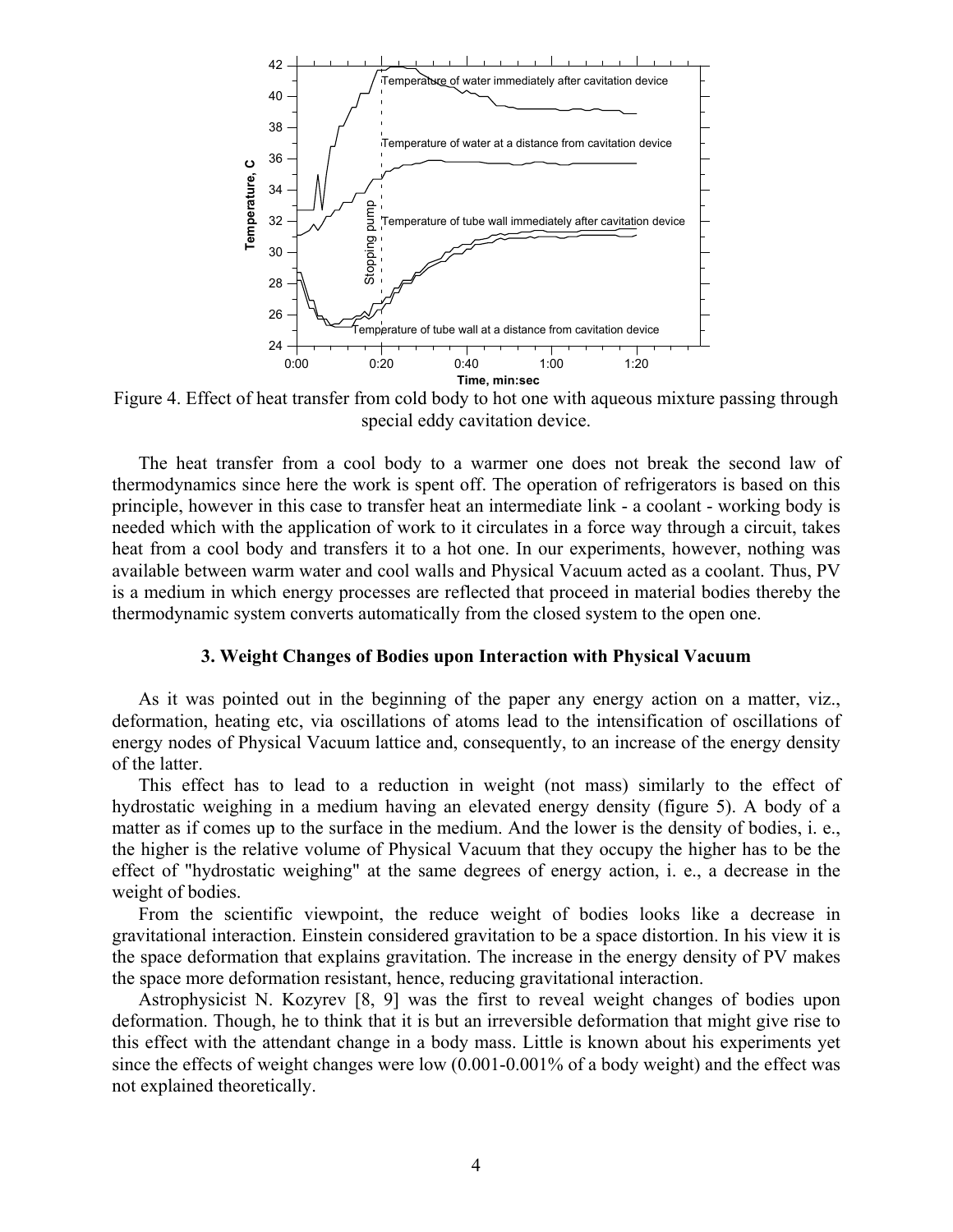

Figure 5. Schematic that explains effect of body weight reduction with an increase of Physical Vacuum energy density: a - original state, b - after energy introduction into Physical Vacuum.

In our experiments we observed the effects of weight changes upon various energy actions on a matter, viz., heating and cooling of samples, discharges of capacitors, ice thawing, crystallization of Wood's alloy, electric bulb shining, sand glass work, as well as elastic and plastic deformations of various materials. Since in experiments several factors were often in action, the first group of experiments was carried on to produce a purely qualitative effect, viz., change of weight in one or other direction. In all the accomplished experiments when energy was introduced into a body (heating, deformation etc.) the weight decreased, while in reverse processes, viz., cooling, crystallization, it increased which corroborated the above hypothesis that weight change of bodies is similar to the effect of hydrostatic weighing in an environment of higher or lower energy density. More noticeable weight changes took place upon the heating of bodies (up to 0.2% of specimen weight).

More simple in terms of procedures with minimal influence of side factors on the purity of experiments proved to be experiments using deformation effects, that is why, they were conducted more systematically on materials having different densities, i. e., lead, stainless steel, aluminium and plastic. Since the effect of a decrease in weight of lower density bodies, viz., aluminium and plastic proved as it was expected to be stronger, the more accurate experiments were performed on aluminium plates 4.6 g in weight and plastic cylinders 6.9 g in weight. The measurements for the most part were conducted on laboratory scales VLR-200 at the error of 0.00005 g. Aluminium plates were subjected to plastic deformation while plastic cylinders were subjected to both plastic and elastic deformations during 10-15 s. The maximal weight change in the plates made up 0.0014 g, while that of the cylinders was 0.0048 g which in relative per cent amounted to 0.03% and 0.07%, respectively. The results of one of the experiments are illustrated in figure 4.

A specimen was pre-weighed, subjected to deformation for 10-15 s and weighed. Further on during the whole experiment the specimen remained on the scales. During the first seconds after deformation the maximal decrease in its weight was observable. Then during 10-15 min the weight was essentially recovered which corroborated the purity of the experiments.

The recovery of the weight by the specimens with time took place due to a gradual recovery of the energy density by PV, i. e., a decrease in the intensity of its oscillations induced by the action of a material body.

The weight decreased after both elastic and plastic deformations. According to the first approximate estimates the extent to which the weight changed depended not so much on the amount of the energy action but on its power.

It is to be emphasized that the recorded weight decrease exceeds the measurement error by more than an order of magnitude.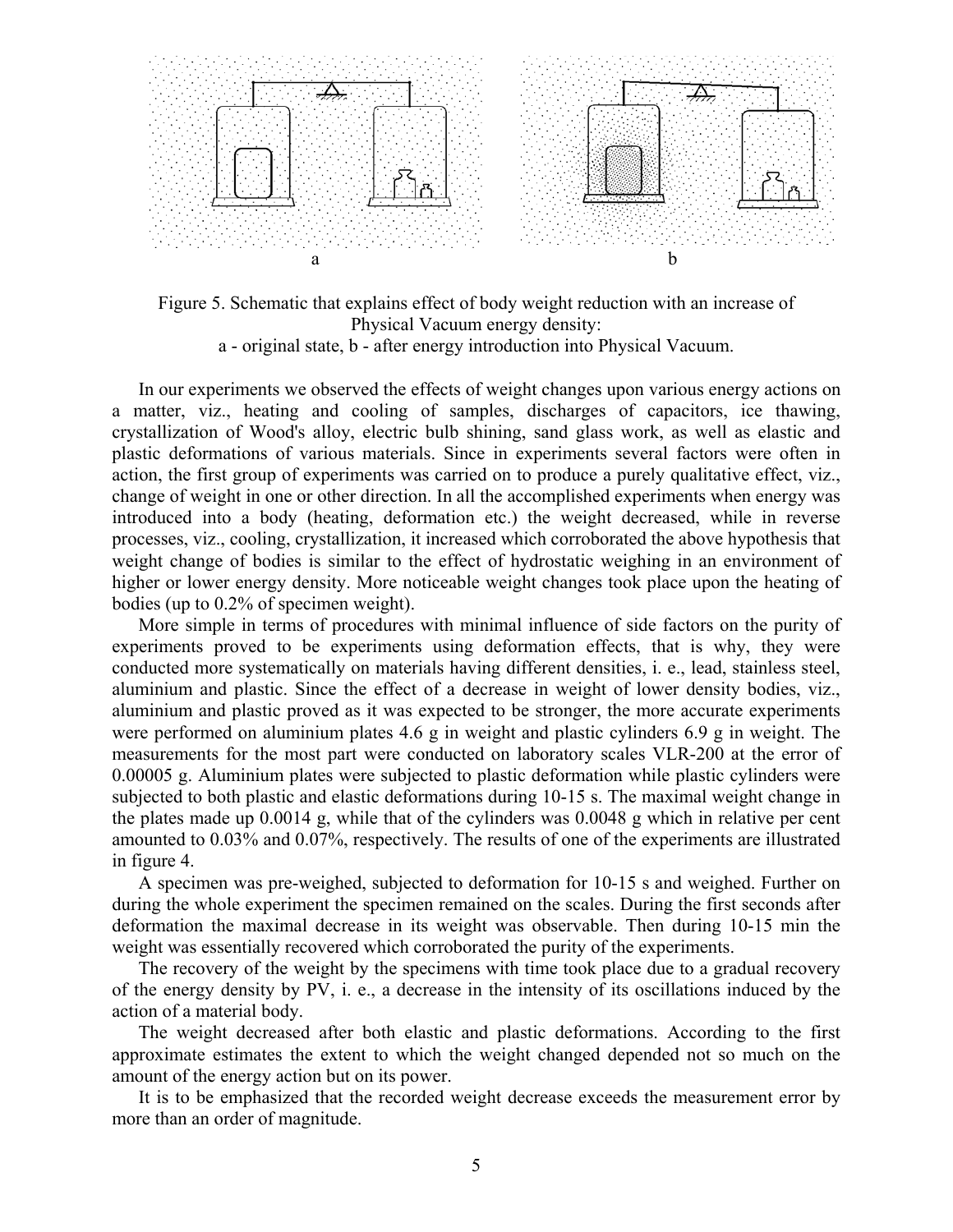

Figure 6. Weight changes of bodies having different densities subjected to elastic or plastic deformations of aluminium plate (plastic deformation) and plastic cylinder (elastic deformation)

### **4. Weight Changes of Bodies with Increase in Entropy of Mixing**

According to our hypothesis an increase in the entropy of mixing has also to lead to an increase of Physical Vacuum energy density and as distinct from the previous experiments it is irreversible. That is why, in the next series of the experiments we studied weight changes upon dissolution of sugar syrup in water. This process does not alter the amount of the internal energy of the system (neither release nor absorption of heat) but leads to an increase in the entropy of mixing. First sugar ( $\sim$ 7g) was dissolved in water ( $\sim$ 30 g). In this case the relative decrease of the weight of the mixture made up 0.009%. However, due to an alteration of the phase state of one of the components, viz., the solid state of the sugar transformed to the liquid one, this result was superimposed by the effect of the phase transition. That is why, in the next experiments the syrup was half diluted with water.

As distinct from the previous experiments (see ch. 3) the weight of the mixture was gradually decreasing as the diffusion process of mixing proceeded (figure 7). After approximately 5 minutes the degrease of the weight reached the relative value of 0.04% and afterwards did not significant vary with time. This points to the irreversible process and to the fact that PV acquires another higher energy state as the entropy of mixing increases through the transfer in it an excess energy upon mixing and retains this state during the time of the mixture existence.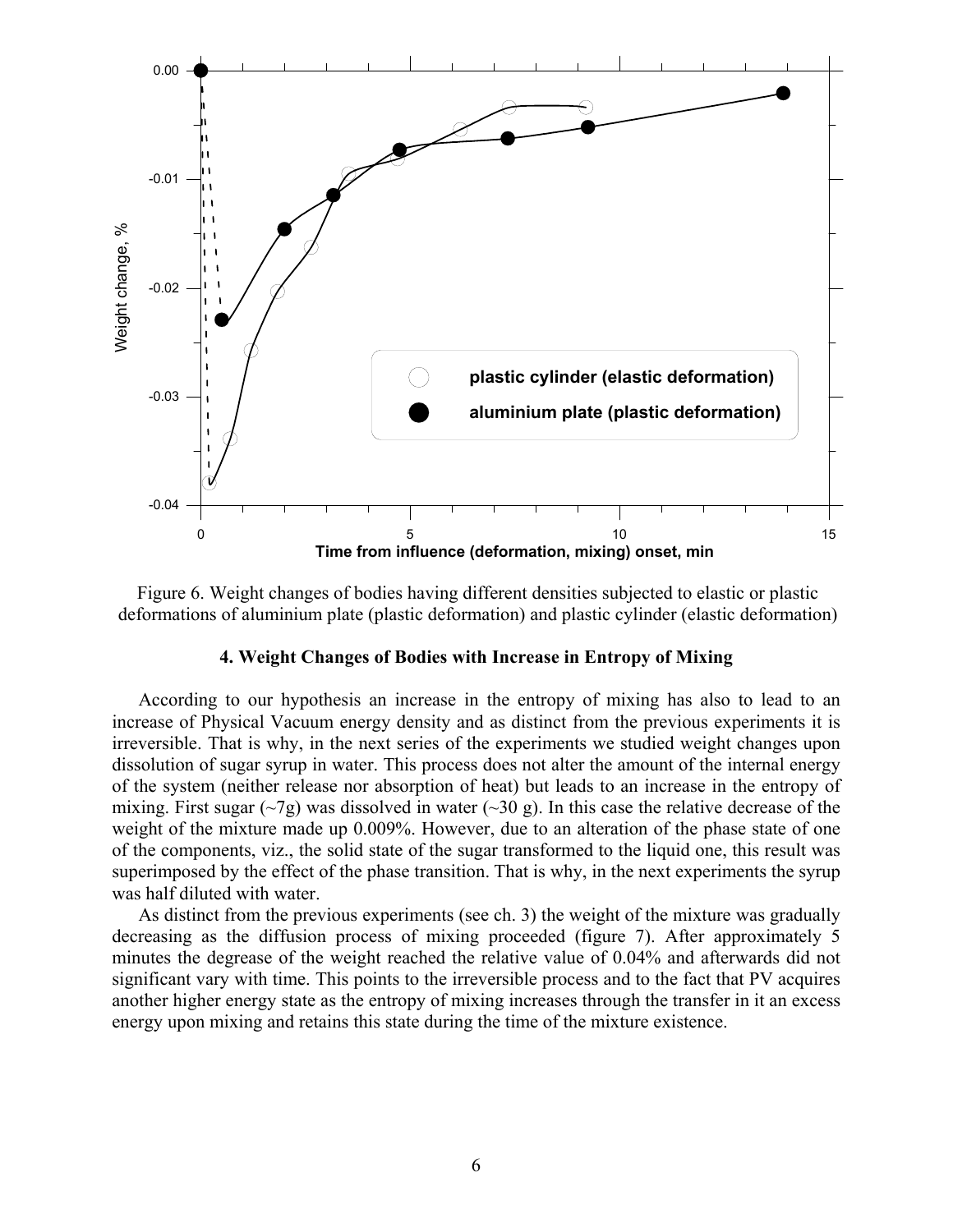

Figure 7. `Variation in weight with an increase in entropy of mixing (upon sugar syrop-water mixing)

### **5. Physics and Energy Nature of Entropy of Mixing**

The acquired experimental results require an answer to two questions. What is the mechanism of increasing the energy density of PV as the entropy of mixing increases and what is the physical nature of the entropy of mixing?

The entropy value is known to be in proportion to the logarithm of thermodynamic probability of the system states that naturally increases upon dissimilar atoms mixing. That is why, the increase in the energy density of Physical Vacuum with an increase in the entropy of mixing is explained by an increase in the number of the system microstates, hence, by an increase in the number and the amplitude of oscillations of the solution atoms and the related oscillations of the PV energy lattice. A kind of a process involving the energy transfer from a material body to Physical Vacuum is proceeding as the energy density of the latter increases, thus, retaining the overall energy of the open system (matter plus Physical Vacuum) invariable.



The system conversion to the stable state, i. e., the minimum energy state, is always attended with a release of an excess energy usually in the form of heat. Mixing is the same spontaneous process, i. e., the process that leads to a lower energy of a system. However, the excess energy is released not in a material body but in Physical Vacuum surrounding a body and constantly related to it.

Hence, the second law of thermodynamics upon the conversion to an open system, i. e., a matter plus Physical Vacuum, acquires an extra physical sense as the law of the energy conservation but not only as a law that determines the equilibrium of a thermodynamic system. That is why, in the free energy equation the first term, i. e., the internal energy (∆E) defines the energy processes proceeding in a matter itself and the second term (T∆S) which comprises the entropy defines the energy processes related to the interaction between this matter and Physical Vacuum.